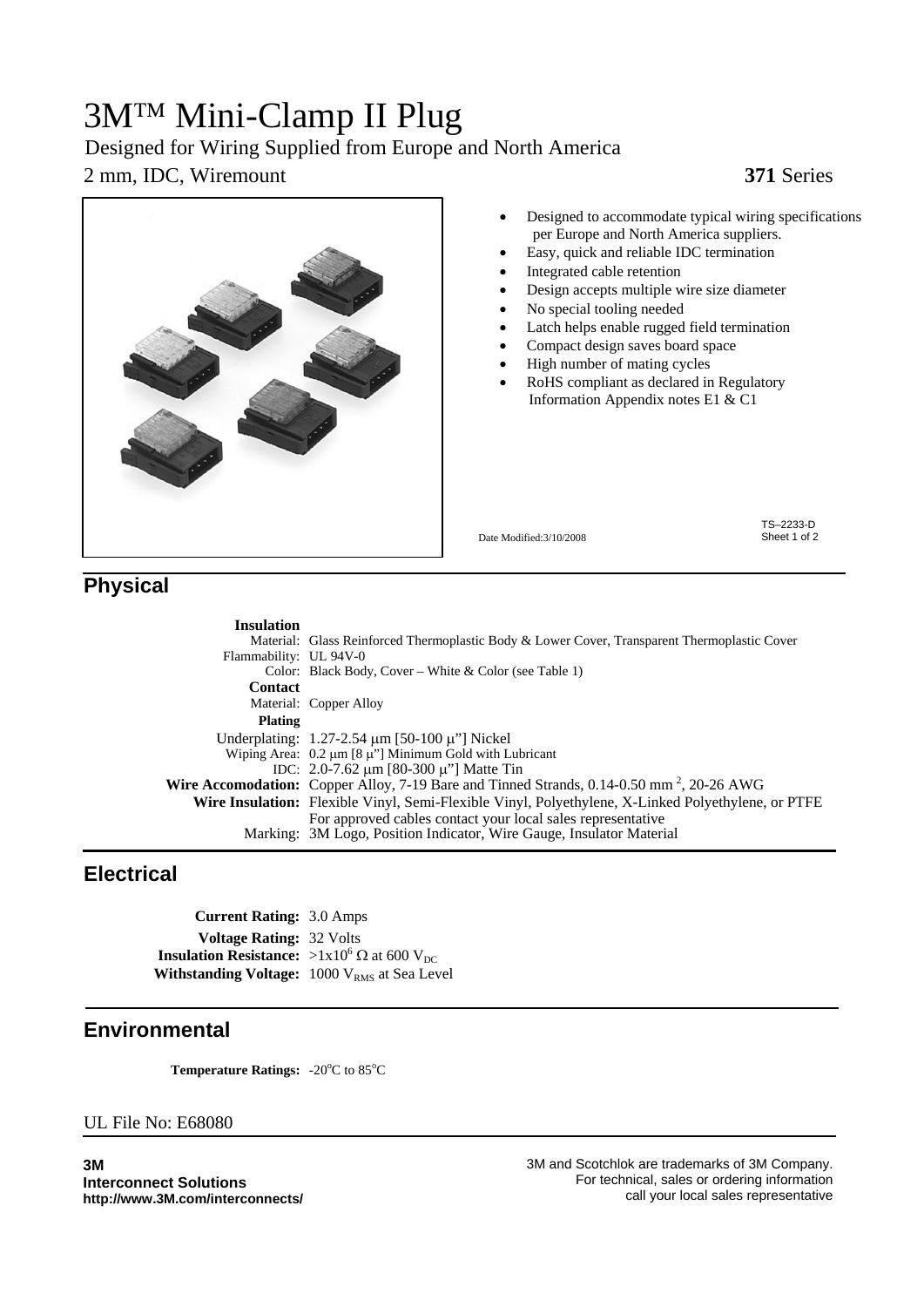# 3M™ Mini-Clamp II Plug

2mm, IDC, Wiremount **371** Series Designed for Wiring Supplied from Europe and North America



**Interconnect Solutions http://www.3M.com/interconnects/**  For technical, sales or ordering information call your local sales representative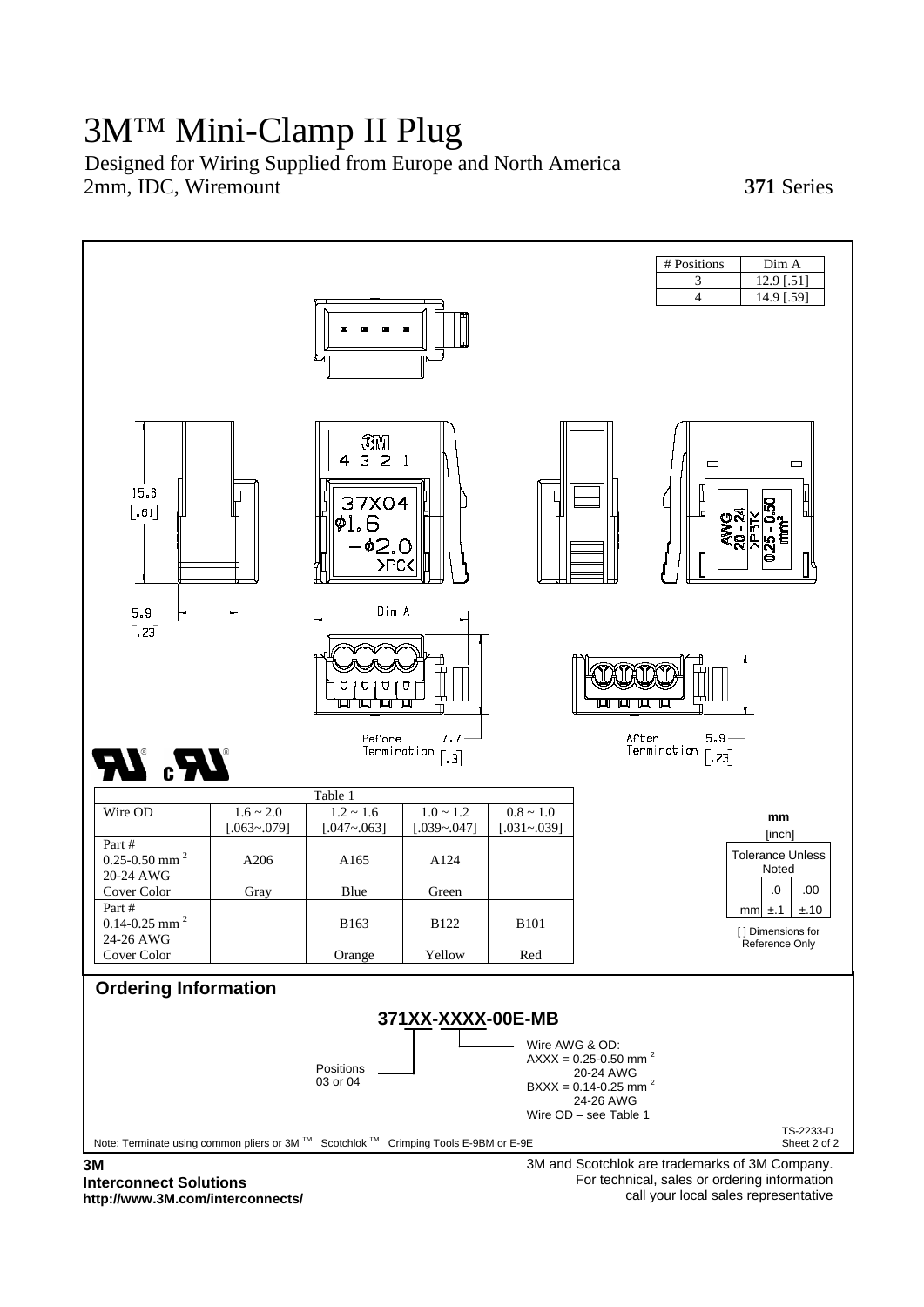# Regulatory Information Appendix

### 3M Electronic Solutions Division/Interconnect

### EUROPE

### Appendix E1: European Union RoHS

Directive 2002/95/EC, Restriction of the Use of Certain Hazardous Substances in Electrical & Electronic Equipment, as amended by EU Commission Decision 2005/618/EC.

#### **This product is RoHS Compliant 2005/95/EC.**

"RoHS Compliant 2005/95/EC" means that the product or part ("Product") does not contain any of the substances in excess of the maximum concentration values in EU Directive 2002/95/EC, as amended by Commission Decision 2005/618/EC, unless the substance is in an application that is exempt under EU RoHS. Unless otherwise stated by 3M in writing, this information represents 3M's best knowledge and belief based upon information provided by third party suppliers to 3M.

In the event any product is proven not to conform with 3M's Regulatory Information Appendix, then 3M's entire liability and Buyer's exclusive remedy will be in accordance with the Warranty stated below.

### Appendix E2: European Union RoHS

Directive 2002/95/EC, Restriction of the Use of Certain Hazardous Substances in Electrical & Electronic Equipment, as amended by EU Commission Decision 2005/618/EC.

#### **This product contains lead in the compliant pin area in excess of the maximum concentration value allowed but is compliant by exemption under EU Commission Decision 2005/747/EC.**

"RoHS Compliant 2005/95/EC" means that the product or part ("Product") does not contain any of the substances in excess of the maximum concentration values in EU Directive 2002/95/EC, as amended by Commission Decision 2005/618/EC, unless the substance is in an application that is exempt under EU RoHS. Unless otherwise stated by 3M in writing, this information represents 3M's best knowledge and belief based upon information provided by third party suppliers to 3M.

In the event any product is proven not to conform with 3M's Regulatory Information Appendix, then 3M's entire liability and Buyer's exclusive remedy will be in accordance with the Warranty stated below.

### Appendix E3: European Union RoHS

Directive 2002/95/EC, Restriction of the Use of Certain Hazardous Substances in Electrical & Electronic Equipment as amended by Commission Decision 2005/618/EC.

#### **This product contains lead in the solder tail area in excess of the maximum concentration value allowed.**

Unless otherwise stated by 3M in writing, this information represents 3M's best knowledge and belief based upon information provided by third party suppliers to 3M.

In the event any product is proven not to conform with 3M's Regulatory Information Appendix, then 3M's entire liability and Buyer's exclusive remedy will be in accordance with the Warranty stated below.

### Appendix E4: European Union RoHS

Directive 2002/95/EC, Restriction of the Use of Certain Hazardous Substances in Electrical & Electronic Equipment, as amended by EU Commission Decision 2005/618/EC.

#### **This product contains decaBDE in the insulating material in excess of the maximum concentration value allowed but is compliant by exemption under EU Commission Decision 2005/717/EC.**

"RoHS Compliant 2005/95/EC" means that the product or part ("Product") does not contain any of the substances in excess of the maximum concentration values in EU Directive 2002/95/EC, as amended by Commission Decision 2005/618/EC, unless the substance is in an application that is exempt under EU RoHS. Unless otherwise stated by 3M in writing, this information represents 3M's best knowledge and belief based upon information provided by third party suppliers to 3M.

In the event any product is proven not to conform with 3M's Regulatory Information Appendix, then 3M's entire liability and Buyer's exclusive remedy will be in accordance with the Warranty stated below.product Warranty stated below.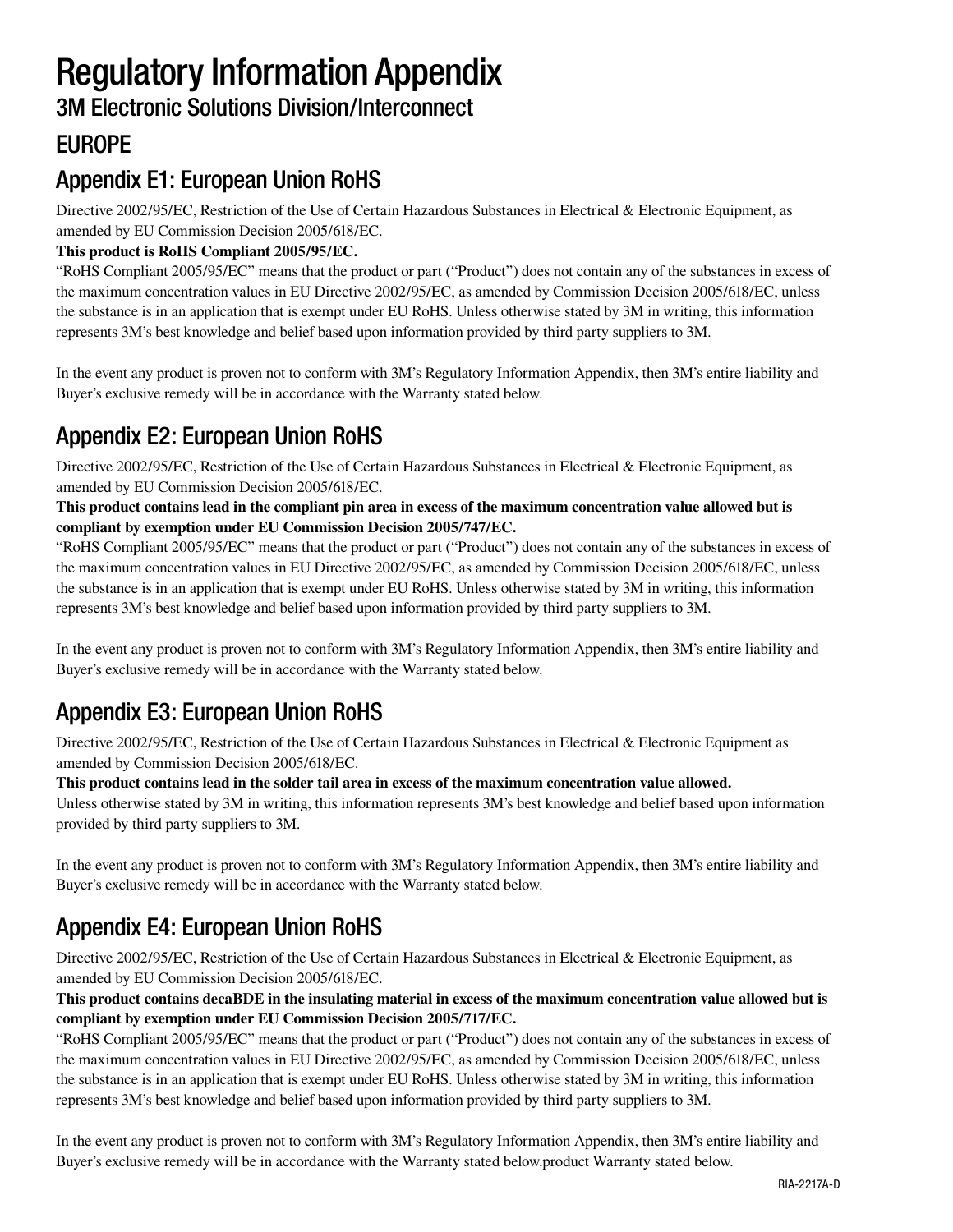### Appendix E5: European Union RoHS

Directive 2002/95/EC, Restriction of the Use of Certain Hazardous Substances in Electrical and Electronic Equipment, as amended by EU Commission Decision 2005/618/EC.

#### **This product contains lead in excess of the maximum concentration value allowed but is compliant by exemption under Item 6 of the Annex to the Directive.**

"RoHS Compliant 2005/95/EC" means that the product or part ("Product") does not contain any of the substances in excess of the maximum concentration values in EU Directive 2002/95/EC, as amended by Commission Decision 2005/618/EC, unless the substance is in an application that is exempt under EU RoHS. Unless otherwise stated by 3M in writing, this information represents 3M's best knowledge and belief based upon information provided by third party suppliers to 3M.

In the event any product is proven not to conform with 3M's Regulatory Information Appendix, then 3M's entire liability and Buyer's exclusive remedy will be in accordance with the Warranty stated below.

### **CHINA** Appendix C1: China RoHS

Electronic Industry Standard of the People's Republic of China, SJ/T11363-2006, Requirements for Concentration Limits for Certain Hazardous Substances in Electronic Information Products.

This symbol, per Marking for the Control of Pollution Caused by Electronic Information Products, SJ/T11364-2006, means that the product or part **does not** contain any of the following substances in excess of the following maximum concentration values in any homogeneous material: (a) 0.1% (by weight) for lead, mercury, hexavalent chromium, polybrominated biphenyls or polybrominated diphenyl ethers; or (b) 0.01% (by weight) for cadmium. Unless otherwise stated by 3M in writing, this information represents 3M's best knowledge and belief based upon information provided by third party suppliers to 3M.

In the event any product is proven not to conform with 3M's Regulatory Information Appendix, then 3M's entire liability and Buyer's exclusive remedy will be in accordance with the Warranty stated below.

# Appendix C2: China RoHS

Electronic Industry Standard of the People's Republic of China, SJ/T11363-2006, Requirements for Concentration Limits for Certain Hazardous Substances in Electronic Information Products.

This symbol, per Marking for the Control of Pollution Caused by Electronic Information Products, SJ/T11364-2006, means that the product or part **does** contain a substance, as detailed in the chart below, in excess of the following maximum concentration values in any homogeneous material: (a) 0.1% (by weight) for lead, mercury, hexavalent chromium, polybrominated biphenyls or polybrominated diphenyl ethers; or (b) 0.01% (by weight) for cadmium. Unless otherwise stated by 3M in writing, this information represents 3M's best knowledge and belief based upon information provided by third party suppliers to 3M.

The numerical reference in the symbol above should not be construed as a representation regarding the product's life or an extension of a product warranty. The product warranty is stated below. In the event any product is proven not to conform with 3M's Regulatory Information Appendix, then 3M's entire liability and Buyer's exclusive remedy will be in accordance with the product Warranty stated below.

#### 产品中有毒有害物质或元素的名称及含量 Name and Content of Hazardous Substances or Elements

| 部件名称                                                                                                                                                                                                                                                                                                                                                                                                                                                           | 有毒有害物质或元素(Hazardous Substances or Elements) |        |       |                           |  |              |  |  |  |
|----------------------------------------------------------------------------------------------------------------------------------------------------------------------------------------------------------------------------------------------------------------------------------------------------------------------------------------------------------------------------------------------------------------------------------------------------------------|---------------------------------------------|--------|-------|---------------------------|--|--------------|--|--|--|
| (Part or Component Name)                                                                                                                                                                                                                                                                                                                                                                                                                                       | 铅(Pb)                                       | 汞 (Hg) | 镉(Cd) | │六价铬 (Cr(VI))│ 多溴联苯 (PBB) |  | 多溴二苯醚 (PBDE) |  |  |  |
| 端子镀层(contact plating)                                                                                                                                                                                                                                                                                                                                                                                                                                          | $\times$                                    |        | O     |                           |  |              |  |  |  |
| ○: 表示该有毒有害物质在该部件所有均质材料中的含量均在SJ/T11363-2006 标准规定的限量要求以下。(Indicates that this<br>hazardous substance contained in all of the homogeneous materials for this part is below the limit requirement in<br>SJ/T11363-2006.)<br>X: 表示该有毒有害物质至少在该部件的某一均质材料中的含量超出SJ/T11363-2006 标准规定的限量要求。(Indicates that this<br>hazardous substance contained in at least one of the homogeneous materials used for this part is above the limit<br>requirement in $SI/T11363-2006.$ ) |                                             |        |       |                           |  |              |  |  |  |